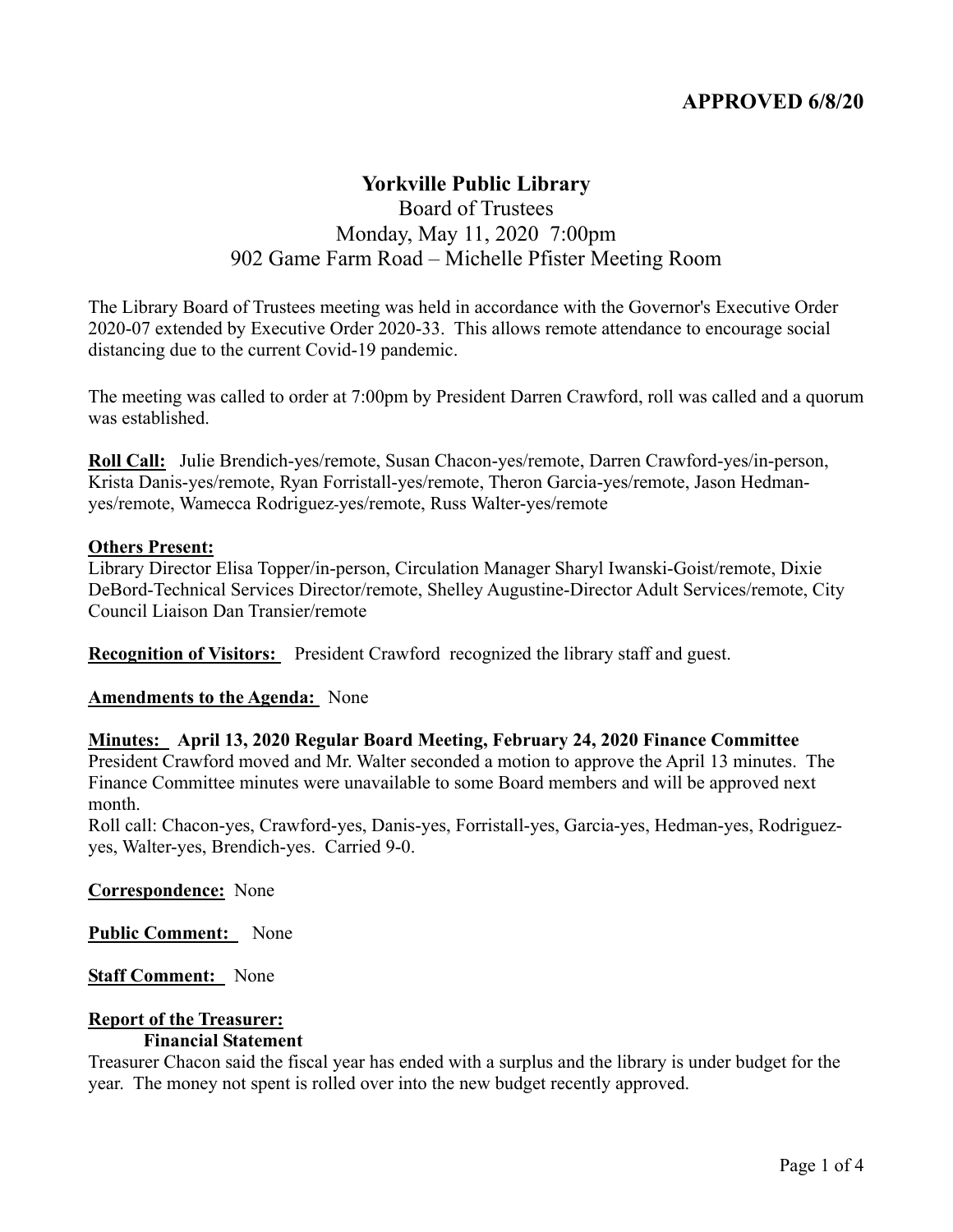# **Payment of Bills**

President Crawford moved and Trustee Walter seconded to pay the bills as follows:

\$24,086.33 Accounts Payable

\$39,234.13 Payroll

\$63,320.46 TOTAL

Roll call: Crawford-yes, Danis-yes, Forristall-yes, Garcia-yes, Hedman-yes, Rodriguez-yes, Walteryes, Brendich-yes, Chacon-yes. Carried 9-0.

# **Report of the Library Director:**

Director Topper reported the following:

- <sup>1.</sup> The Library staff had their first meeting via Zoom. The Director and managers are meeting every other week.
- 2. Ms. Topper wrote a letter to the editor of the *Kendall County Record* and also posted it on Facebook to update the public about the Library status.
- <sup>3.</sup> Created postcard from manager's group, sent to 300 senior patrons and included personal note.
- <sup>4.</sup> Director is starting to schedule building inspections.
- <sup>5.</sup> Community survey results to be shared later in meeting, results to be used in marketing plan.
- <sup>6.</sup> Virtual programming for adults being held via Zoom, other groups and Friends using Zoom.
- <sup>7.</sup> Keeping stats for attendance via remote platform for inclusion in yearly state report.
- <sup>8.</sup> Children's activities are active with virtual programs. Ms. Weiss has storytime on Fridays.
- <sup>9.</sup> PLA report included in the agenda packet.
- <sup>10.</sup> Regarding staff study, Director has requested organizational charts and salary info from other libraries, some responses received.
- <sup>11.</sup> Working on IPLAR report due 90 days after close of FY.
- <sup>12.</sup> New software program purchased for summer reading programs.
- <sup>13.</sup> E-book usage has increased with ongoing Library closure during pandemic.

# **City Council Liaison** None

## **Standing Committees:** None

## **Unfinished Business:**

# **Mural Update**

The artist will be starting on the Library mural in about 2-3 weeks and will finish it in about 4 weeks. It will be done in his studio and he will install it at night when the Library is closed. A virtual unveiling may be planned.

# **5 K Run – ILA Fundraising Information**

Ms. Topper was asked to get information on handling money for a 5 K Run. She contacted the ILA who could accept the funds from the run and then issue a check to the Library since the Library is not a non-profit 501c3. This would provide an option for handling the proceeds and a \$300 fee would apply.

# **Director's Presentation of the Community Survey Findings (2020 Survey in Comparison to the 2014 Survey)**

Director Topper gave an overview of the community survey results and said there were 198 respondents, slightly up from the last survey in 2014 and most of the respondents already have a Library card. The results will be incorporated into the 1-year marketing plan which should be available at the July Board meeting. Overall, 95% posted positive responses about the Library and she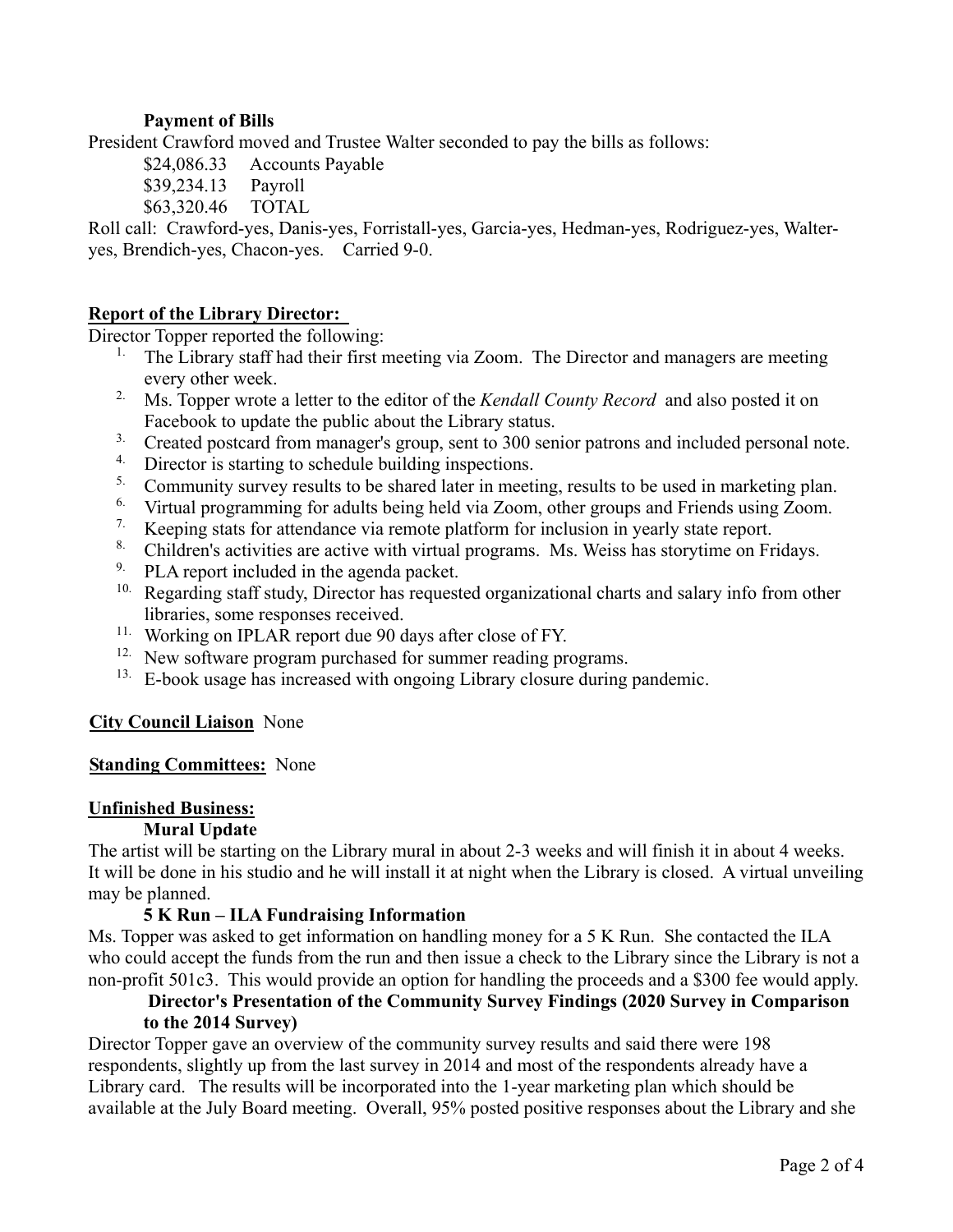also commented on the areas where improvement is indicated. The results will be posted on Facebook and a press release will be sent to the media. She thanked the city for the use of the Survey Monkey account.

Ms. Brendich questioned if some of the budget surplus can be used to purchase more books and materials. Ms. Topper replied that development fees are typically used for those purchases and that the Library will need to be cautious in spending due to the pandemic. She added that most area Directors are predicting a 20% cut to their budgets for next year. The Board also briefly discussed current programs and those requested for older patrons. Trustee Rodriguez suggested some or all of the programs could be done virtually using Zoom, YouTube, live streaming, library channel, tutorials, etc.

Ms. Topper said Google will give \$2,000 to libraries to provide virtual job-seeking services. The money must be spent and then is reimbursed by Google. She will follow-up on this.

Ms. Garcia said people are using the library wi-fi from the parking lot during the pandemic. She asked if the library computer service can insure there is no hacking occurring. Mr. Walter said the wireless capability is on its own network and is safe. Liaison Transier said there is no guidance at this time from the state or county for the eventual re-opening of the library.

## **COLA Discussion**

Mr. Transier noted that due to the pandemic, COLA for city employees is suspended at this time and there is no hiring. In their newly approved budget, the Library had approved 3% COLA increases for full-time staff and an increase to \$10.00 per hour for part-time employees. It was suggested that the COLA be eliminated for the part-timers since they are already receiving minimum wage increases. The Board decided to re-evaluate the COLA and see what happens with property taxes. Adjustments could be made at a later time. There will also be re-opening costs for the Library including shields, PPE (personal protective equipment), etc. It was agreed it is more important to keep people employed and re-evaluate later.

Mr. Walter made a motion to table the COLA discussion until July and Mr. Crawford seconded. After more discussion about the timing and uncertainty of property tax, Mr. Walter withdrew that motion and made a motion to table the COLA discussion until September. Mr. Crawford seconded the new motion. Roll call: Danis-yes, Forristall-yes, Garcia-yes, Hedman-yes, Rodriguez-yes, Walter-yes, Brendichyes, Chacon-yes, Crawford-yes. Carried 9-0.

## **New Business:**

## **Approve Surge Protector Part**

The city has been doing electric work at the Library and noticed two major surge protectors were not working. The city would do the labor, but two surge protectors need to be approved for purchase by the Board at a cost of \$1,500 each. The city thought the outages resulted from the ComEd problem when the power went out. There are a total of 4-5 protectors in the building. Since the Board had more questions, it was decided to table this to next month for additional information.

## **COVID-19 Research Partnership/RAILS Director Update**

RAILS has provided information regarding Covid-19 and how long the virus remains on materials. It is thought the time is from 72 hours to 1 week. Ms. Topper said the book drop has been open and materials are being held three days before handling. The Library re-opening will be based on the Governor's orders and info from RAILS. Ms. Topper said curbside service will likely be the next step and would include ordering materials on-line and an appointment for pickup.